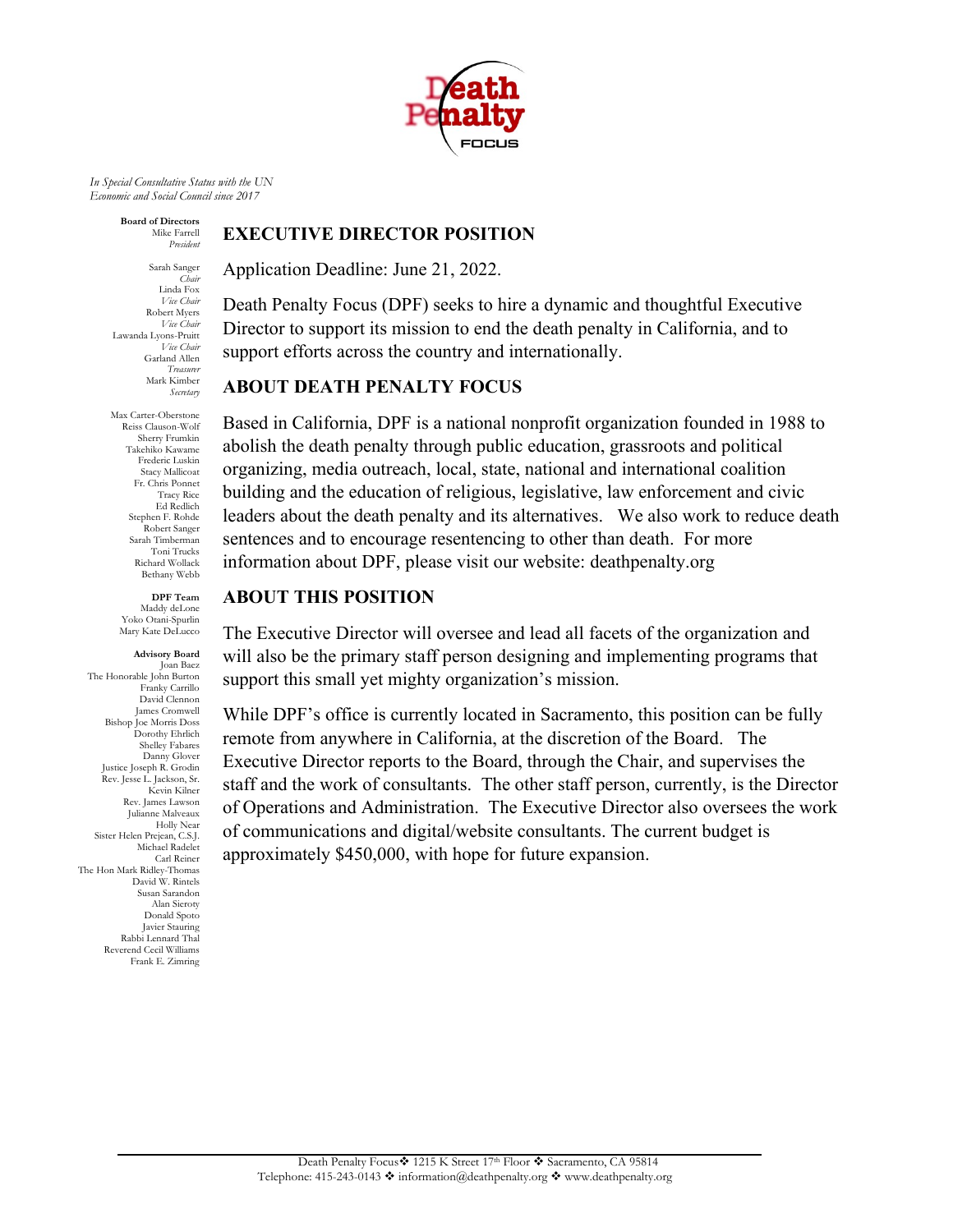### **POSITION RESPONSIBILITIES**

Among the Executive Director's **responsibilities** are:

- Establish short and long-term strategy, program goals and objectives, in collaboration with the Board of Directors.
- Create and implement a fundraising plan to allow the organization to achieve its long-term goals, program goals and objectives. Serving as the top fundraiser for the organization, the ED will work closely with board members to achieve goals.
- Serve as the primary program staff to develop and participate in community forums, webinars, and other activities in furtherance of DPF goals.
- Maintain DPF's voice in the abolitionist community by participating in and providing leadership in diverse coalitions across California.
- Engage with and educate the public and the legislature by presenting at events where the death penalty in California is an issue, maintaining strong relationships with allied organizations, the news media, issuing statements and press releases, testifying before the Legislature.
- Serve as liaison between DPF and leaders in the national and international abolition movement and religious, social justice, human rights, and political communities. Ensure effective and sensitive outreach to a broad range of community groups/organizations/members.
- Engage and encourage a strong, diverse, and active Board of Directors that drives the organization toward the fulfillment of its mission. Ensure that the Board is actively involved in planning, fundraising, and outreach activities that help build relationships and resources beneficial to the fulfillment of DPF's mission.
- Working with an experienced Director of Administration and Operations and the Board Treasurer, develop the annual budget and ensure proper fiscal accounting and controls.
- Travel within the state and nationally, as required.

#### **QUALIFICATIONS**

- A commitment to ending the death penalty and to racial justice.
- Significant organizational leadership experience, including strategic planning, program development and management.
- An understanding of legal and regulatory requirements of non-profits, and experience working with or on an engaged and active Board of Directors.